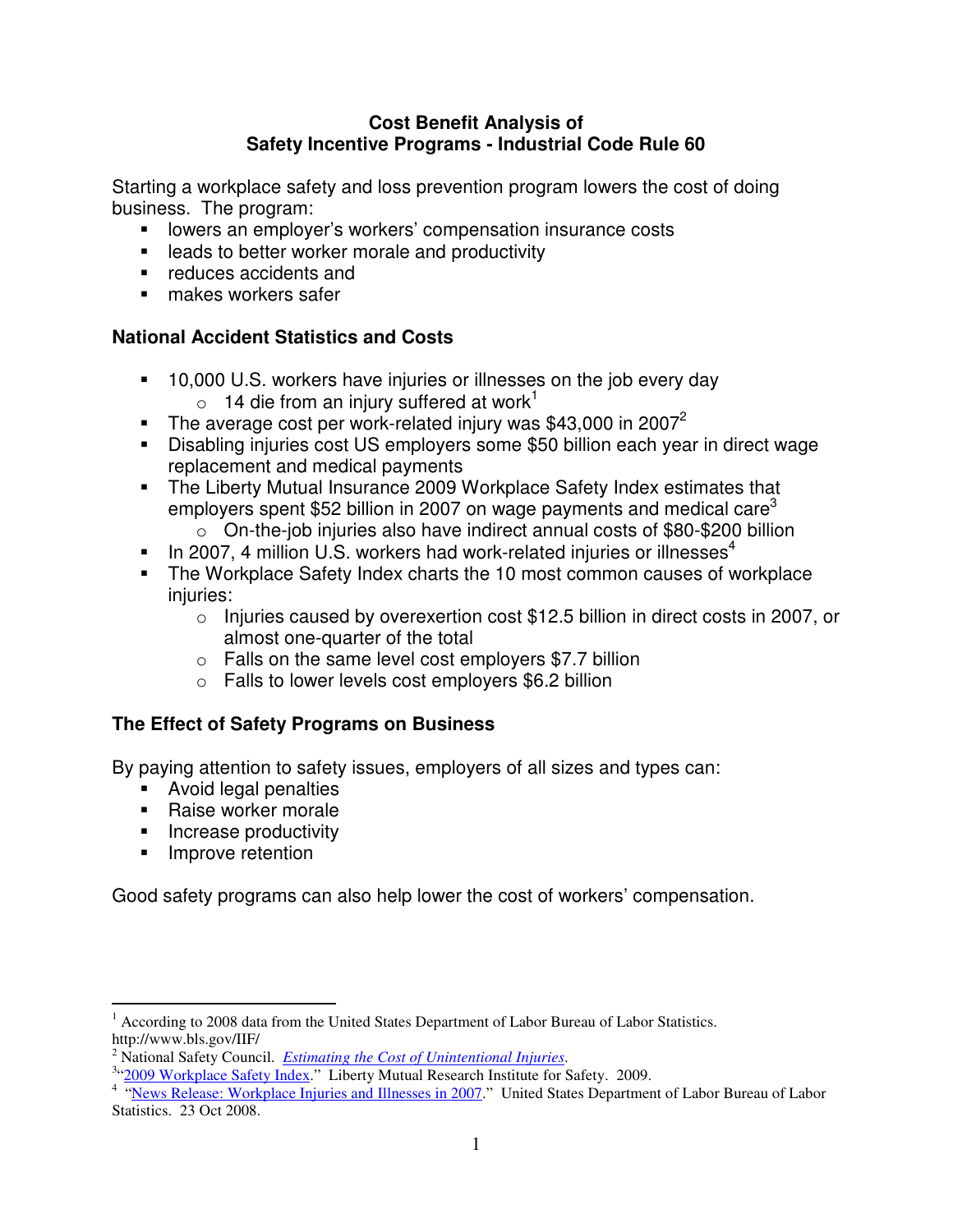An employer's workers' compensation premium is based on:

- Classification
- **Payroll**
- **Accident history**

Insured employers also often get an experience modification rating (EMR). The EMR compares an employer's accident rate to that of other similar businesses. Companies with a higher accident rate than the industry average pay higher premiums. Employers that cut their accident rates have lower EMRs.

Workplace safety programs can take many forms and cover many problem areas. Employers must design a safety program that works for their business.

Here are some basic elements that make up a successful safety program $5$ :

- **Executive leadership**
- Workers believe that safety and health is important to the company
- Workers understand how to achieve expected results
- Creating a safety and health program that is right for the company
- **Regular performance monitoring and**
- **Feedback**

Other best practices include:

- **Management visibility and leadership**
- **Engaging and empowering all workers**
- **Making everyone accountable**
- **EXEDENT** Acknowledging positive and negative comments
- **Sharing knowledge and information**
- Putting safety into practice in all company operations
- Actively looking for ways to improve safety and health

# **Cost Savings through Safety Programs**

The Occupational Safety and Health Administration (OSHA) runs the Voluntary Protection Program (VPP). This is a safety and health program that a business can choose to join. Companies with a VPP have a 52% lower rate of "injury with days away" than the average for their industry.<sup>6</sup>

 OSHA: "Workplaces that establish safety and health management systems can reduce their injury and illness costs by 20 to 40 percent. In today's business environment, these costs can be the difference between operating in the black and running in the red."<sup>7</sup>

 $\overline{a}$ 

<sup>5</sup> Whiting, Meredith Armstrong and Charles J. Bennet, Ph.D. *Driving Toward "0": Best Practices in Corporate*  Safety and Health. The Conference Board, Inc. 2003.<br><sup>6</sup> http://www.osha.gov/dcsp/vpp/success\_stories.html

<sup>&</sup>lt;sup>7</sup> Safety and Health Add Value. United States Department of Labor Occupational Safety and Health Administration.